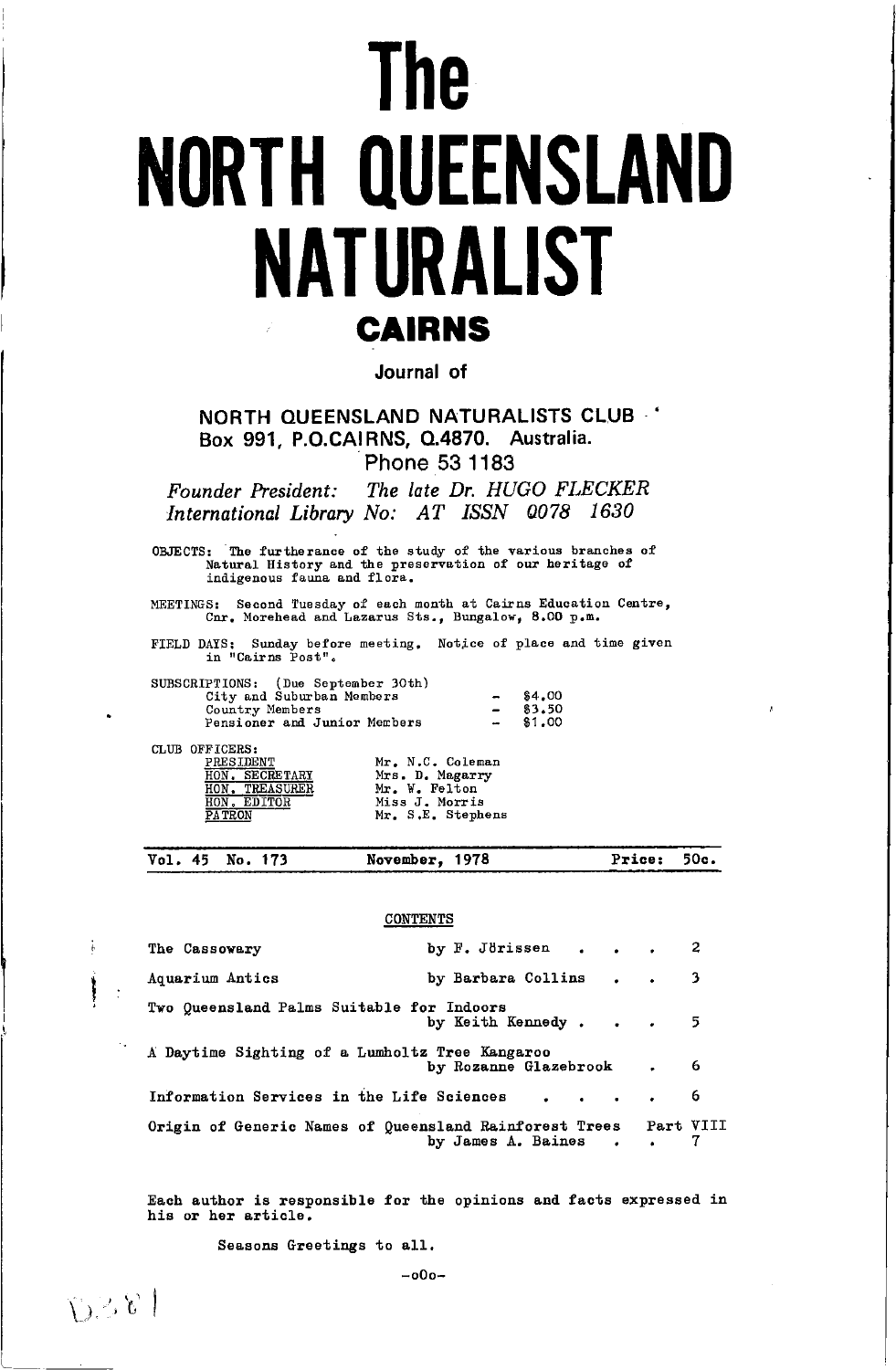# THE CASSOWARY

# by F. J0RISSEN, El Arish.

We are migrants, have a small poultry farm and grow bananas. A big cassowary used to walk through the orchard and we left a few bunches of bananas to ripen for the bird. After a few months it came nearer to the house with two chicks which, as they were still striped, could have been about four months old. We were just feeding the ducks with a bowl of mixed fowl feed, and were surprised to see that, though the big bird did not come nearer himself, he apparently told his chicks to go and feed with the ducks. The little ones took his advice.

From then on the chicks came daily for their meal. So we were able to see them growing up and to study their habits.

The cassorary is mature at the age of about three years. There is no difference in colouring between male and female, but the female is bigger and more solidly built, and her helmet (casque as it is called by the scientists) is higher. The casque provides protection for their heads when they push their way through the rain forest with its many thorny shrubs and vines. Their "weapon" is a long, sharp-pointed nail at the inner toe of their large and powerful feet.

The female is "boss". Every cassowary, apparently, has a territory of its own. Barbara, as we named our female, had an area of approximately 60 acres or perhaps more, as the rain forest around our place is not very dense and might not provide enough food. In this area she tolerated two males that came to the house to be fed, one approaching always from the North, the other from the South-West. So apparently they also had their own special areas. But they never came at the same time. If they happened to arrive simultaneously, they each triet to frighten the other away by stretching their necks and raising their feathers, which nakes then looh even bigger than they are. One of the birds would then flee.

Only during their mating time, that is once a year, we have seen a male and a female bird coming together. At first the female pretends to chase the male away, but after a few days we have been feeding one of them with the left and the other with the right hand.

Barbara mated with both males but never simultaneously. After she had mated with one male and laid her eggs, the other male started courting her. When courting, the male follows his love wherever she goes, sometimes dancing a few steps around her, making a throaty noise. One of the males was Barbara's brother, the second chick of the old bird. The other male came a few years later as an adult bird with a chich.

After a courtship of about four weeks the male does not come to the house for about 2<sup>1</sup> months. Then he comes again as usual, bringing one<br>or two chicks about 2 weeks old with him. They are lovely little birds dark brown and creamy white striped, which provides an excellent camouflage in the shade of the undergrowth, with big blue eyes. Even tiny<br>wattles are present already. At about 5 months, the stripes gradually<br>fade and the young bird becomes a plain brown; then the back changes to black, they get their beautiful colours around neck and head, and their vattles and casque start to grow. When the chicks are about 9 months.<br>old, their father (it is the male that incubates and rears the chicks)<br>chases them away and they have to find a territory of their own.

While the chicks are still depending on his protection, the male cassowary is a devoted father. During the torrential rains of the wet season early last year, one of the males apparently considered it was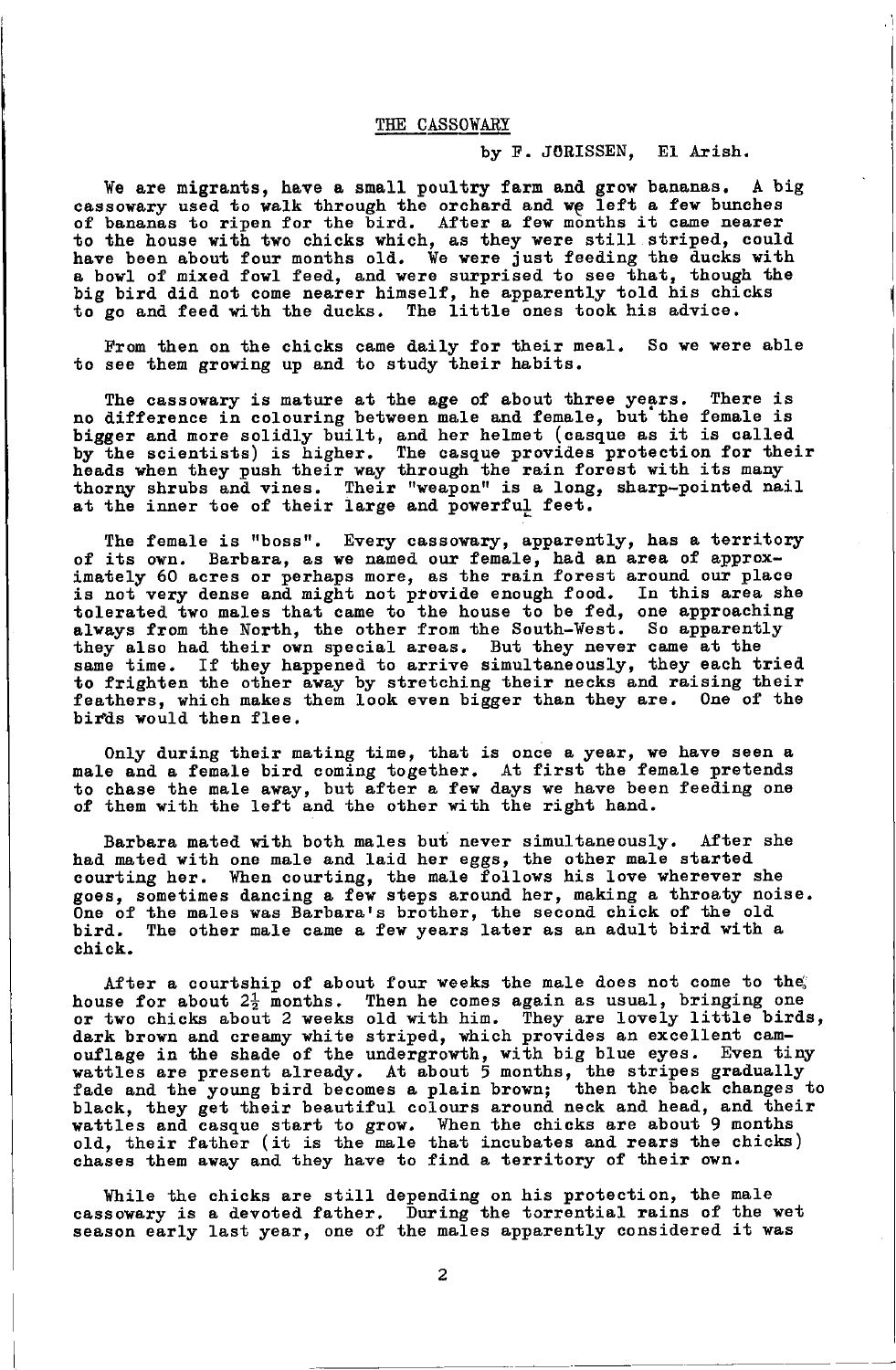not safe enough for his chicks to return to the scrub some days, so camped at a more sheltered spot in our paddock. He lay down flat on his belly, spreading his tail feathers like a blanket, and the two chicks crawled underneath, only their little heads popping up.

Once we saw a fight between two males, both with a chick. After the usual stretching of necks and raising of feathers, they bent their heads<br>right under their bellies and roared loudly. They did this several<br>times, then hissed and charged, colliding heavily, kicking with both feet forward at once. After having been kicked, one of the birds - it was the one that came later - fled and was chased by the other one who kept kicking him. The poor bird made some mewing noises as if it were  $\boldsymbol{\mathrm{crying.}}$  After the fight both returned to their chicks.

Females also fight. Barbara remained queen of her territory for 12 years. Then during mating time another big female cassowary appeared The ladies started their fight in the usual way by stretching necks and raising feathers and making loud rumbling noises. My husband drove the car between the birds in order to separate them and to frighten them away. With success; but what happened in the scrub we don't know.

A few days after this encounter Barbara did not come to the house any more. We keep wondering whether she has wandered off and found another territory or whether she got killed. Now Nova, as we called the new female, has replaced her.

Friends of ours who own a banana farm give us their reject bananas for the cassowaries. They feed on ripe fruit only. Pineapples have<br>to be cut into pieces and so have pawpaws and big mangoes, but guavas and small mangoes are swallowed whole. We have also seen them eating mice and rats which we had caught in traps. Barbara even swallowed a big whitetail rat in the whole, without hesitating and with great ap-<br>petite, so she must have known what it was and have eaten rats before. So cassowaries do not feed on fruit only.

At present one of the males, now 14 years old, is sitting on eggs again. The other one sadly was killed by dogs and, although we tried to feed his little chick and to rear it without its father<sup>1</sup>s help, it died. Large areas of rain forest in our district have been cleared, so many cassowaries must have starved.

We do hope we can enjoy the company of these beautiful birds for many years to come.

-o0o-

# AQUARIUM ANTICS

#### by BARBARA COLLINS

The following are a few exerpts from my observations of our Marine Aquarium - a circus in miniaturel

Shells of the family Muricidae are drillers, so it was no surprise one morning to find a specimen of Murex brunneus atop a Spondylus ducalis. It was strange, however, that it should move away after It was strange, however, that it should move away after several days and apparently partially burrow in the sand. On investigation I discovered a large bivalve Periglypta puerpera there, and it was on this that the Murex had designs.

fn the meantime another Murex took the opportunity to move onto the vacated Spondylus. This brought a violent reaction from the Spondylus,<br>which "hiccupped" vigorously in an attempt to dislodge its attacker. This panic message was relayed to its attached mate and the pair caused quite a disturbance. It was a good show for bivalves that are normally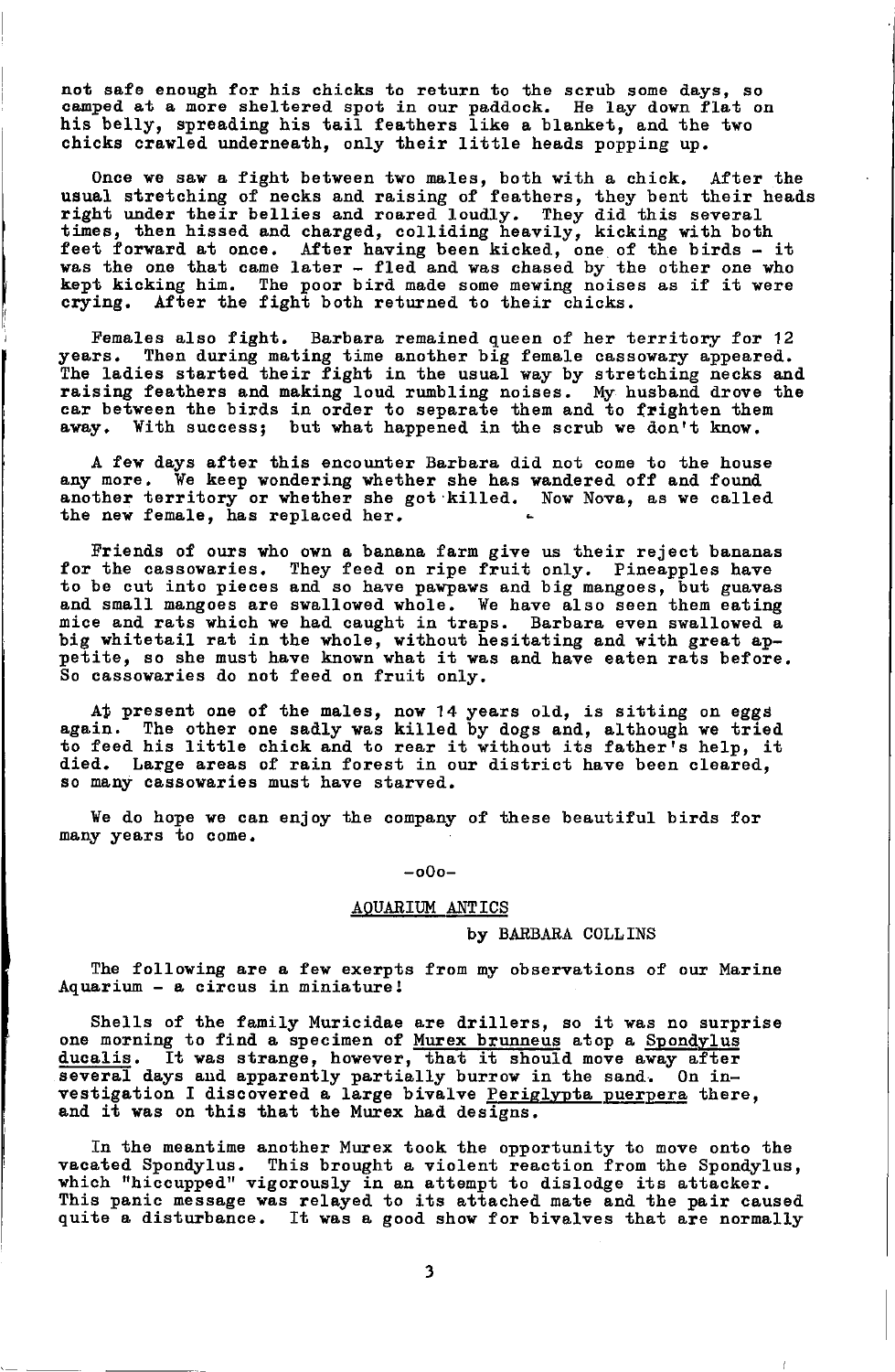firmly attached to the substrate.

One evening our Shawl Crab, Atergatis floridus, seemed to be doing some extraordinary things. He was an attractive crustacean, shiny olive green carapace with white markings and black nippers. There he was, perched precariously on a branch of coral with a boulder as large as himself clasped firmly with his nippers. Beneath him was a very agitated pair of Pistol Shrimps, who believed their home was in danger and were snapping furiously at the crab. Oblivious, the crab ascended and descended the same coral branch several times, eventually becoming careless and dropping the rock, bringing reprisals from the shrimps. The crab set about retrieving his treasure and the shrimps attacked.

War was declared and the battle raged. The crab simply turned his carapace to a barrage of sand from the shrimps and dug in. Shrimps retreated and crab advanced. Shrimps attacked with pincers outstretched, snapping furiously; crab retreated, diverted his attention to the rear of the shrimps' sanctuary, but could not squeeze through the crevice. Shrimps still snapping; crab defensive and striking out. Shrimp charged, and crab on the run, grabbed unguarded rock and scur-<br>ried off in the opposite direction. Shrimps, fiercely guarding both entrances to their hide, commenced building sand barriers against further attack.

Crab returned with a new strategy. Dragging boulder, he attempted<br>to climb onto the coral outcrop above the shrimps' hideout. Shrimps again went berserk. Crab persisted in his labours, dropped the rock<br>and hung upside down to retrieve it from the sand barrier. Amid constant harassment from the shrimps, he secured his rock on the coral rampart and then dragged himself, clutching the rock, backwards up the coral branch. Once there, down he came again, onto the sand and away, dragging the rock behind, now rolling it. Shrimps moved about cautiously checking the area and, satisfied the enemy had gone, set up vigil outside their burrow.

The crab now was away across the tank to an empty clam. Reprisals from shrimps beneath (what more!). Crab beat a hasty retreat from this error of judgement and discovered his clam - almost full of pieces of coral. He had been very busy. The tank thermometer had already been<br>installed and partially buried. He dragged the rock over the side of the clam and deposited it carefully on top of the rest, and then slid in on top, King of his Castle. Later we saw him struggling with the damaged tank hydrometer and by morning it was secured neatly amongst the other treasures. Then later we saw empty nippers and carapace: our crab had moulted.

Then there was the tug-o'-war between the Mantis Squilla and the Shawl Crab over a prawn; the disagreement over a female between the Pagurus deformis (fascinating white hairy hermit crabs with the anemone Calliactis miriam smothered all over their shells); and a fascinating fight between an Olive and a Coastal Hermit Crab over a piece of fish.

The most humorous though tragic incident was that of the Camou-Flage Crab (species unknown) which attached bracelets of chopped<br>squid to its legs. We found him next morning dismembered by the<br>fish. As there was an abundance of material in the aquarium suitable for decoration of his person, we feel he was storing a supply of food to be available when required.

 $-000-$ 

What, already? N.B. Annual subscriptions are due once again. Incredible, but true!

4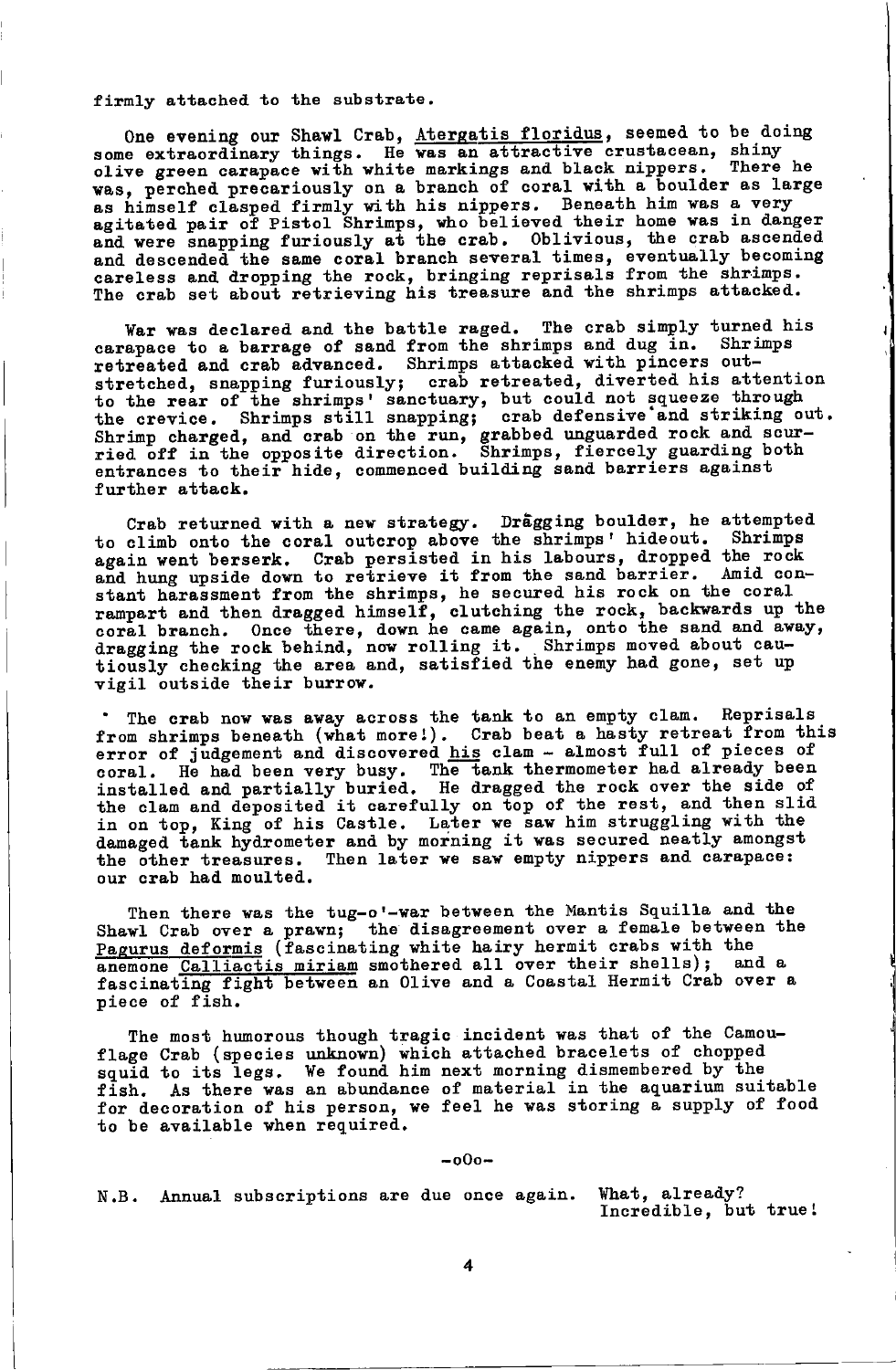# TWO QUEENSLAND PALMS SUITABLE FOR INDOORS

#### by KEITH KENNEDY, Townsville.

Most bush-house and indoor plants cultivated in Queensland are exotics, very few are Australian. However there are two Queensland palms which are very suitable for the bush-house, also as table palms. They are the Alexandra Palm, Archontophoenix alexandrae, and A. cunninghamii, called Cunningham's Seaforthia. The specific name of the former was given last century by Baron von Mueller, director of Botanic That of Gardens, Melbourne, in honour of the then Princess Alexandra. the latter honours Alan Cunningham, the botanist and explorer, who discovered the Darling Downs and whose remains are buried under an obelisk in the Sydney Botanic Gardens.

In von Mueller's time the two species were considered as belonging to the genus Ptychosperma, found in southern Asia as well as in Queensland. Later the botanists Wendland and Drude gave them a genus of their own called Archontophoenix, made up of two Greek words, archon meaning a chief or king, because of their stately appearance, and phoenix, the date palm, and not the phoenix bird of mythology which was said to have the power to rise from its ashes. A now discarded name for A. cunningham, given by Sir Joseph Hooker, was Seaforthia elegans. Some nurserymen still call it the Seaforthia Palm.

Both these palms are feather palms. They can be easily identified by the pinnae of their fronds, which in  $\frac{1}{4}$ , alexandrae are glaucus on the underside, while in  $\frac{1}{4}$ , cunninghamii the underside is green.

A. alexandrae is mainly a tropical palm and becomes rare south of Mackay, while A. cunninghamii, although occasionally met with in the northern tropics, is common in southern Queensland and extends into New South Wales.

Propagation is by seeds. When juvenile the palms are slow growers and can be used as pot plants for several years. They can then be transplanted into containers and become porch plants for several more vears. Eventually they have to be planted out in the garden or, if the authorities permit, in the street, to which they give a tropical effect. In the Musicological Museum gardens, Townsville, are some of these palms which have outgrown the indoor and porch stages but have not yet reached fructification stage, and are very ornamental.

Although they are endemic to Australia, E. Blatter, Professor of Botany, St. Xaviers College, Bombay, thought so much of these palms that he included them with illustrations in his book on "Palms of British India and Ceylon". For their cultivation in Europe he wrote: "A genus of elegant stove palms. The species thrive best in fibrous loam, leaf mould and sand. Thorough drainage and an abundant supply of water are important points in their culture." By stove palms he means hot-house palms.

In Townsville the potting mixture I have found successful is: equal parts garden soil, leaf mould, coarse sand, plus a handful of crushed shell grit and a few pieces of rusty iron. I find that watering twice a week is satisfactory.

References: Bailey, 1902, Queensland Flora V. Brisbane.

Blatter, 1926, The Palms of British India and Ceylon. 0xford Press.

Wendland and Drude, 1875, Palmae Australasicae in Linnaea XXXIX.

 $-000-$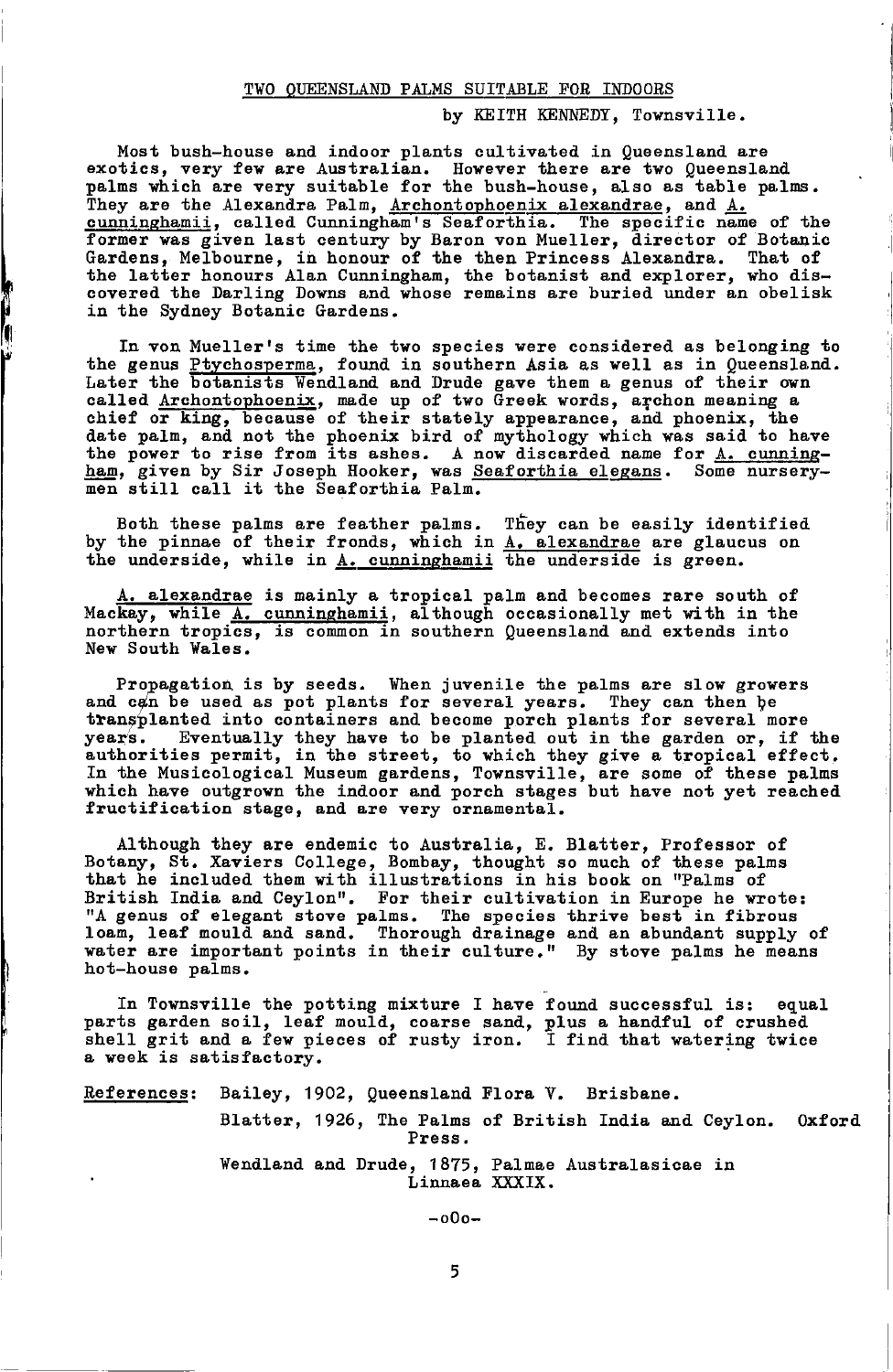# by ROZANNE GLAZEBROOK

I never knew tree kangaroos existed until my husband and I accidentally hit one while driving between Millaa Millaa and Ravenshoe one cold drizzly night in 1975. Luckily the animal was not hurt and, after rest-<br>ing for a few minutes, disappeared into the rainforest beside the road.

In April this year we were again on the Atherton Tablelands, close to this same area. We went for a walk along an old disused logging track in the rainforest, looking for birds and photographing trees and plants. The track was fairly steep and overgrown with numerous gympie stinger trees. John stopped to photograph a staghorn fern high up a beech tree. As he looked up, he suddenly saw a beautiful tree kangaroo looking down at him.

We were thrilled to see a Lumholtz tree kangaroo, Dendrolagus lumholtzi, in broad daylight in its natural habitat, the mountainous noitz1, in broad daylight in its natural nabitat, the mountainous<br>tropical rainforest of north east Queensland. I had read that tree<br>kangaroos are mainly nocturnal in their habits. I didn't expect to see<br>one wide awake at of it having longer hairs than the rest.

The Boongary (Aboriginal name for tree kangaroo) had a grey back but beautiful warm reddish brown fur flanks. The undersurface of the belly was off-white. His face and nose were black, with a white band across the forehead. He had small ears which flicked backwards and forwards<br>in different directions.

My neck began to ache as I sat on the ground looking up through the<br>binoculars. The kangaroo continued to sit on his thin branch and stare<br>down at me with his small bright eyes. John went back to the car for more film. The animal watched him go up the track.

When John was returning, the tree kangaroo strained his head forward, numerous finite branch, flicked his ears and bent forward<br>several times as if about to leap to another tree. But he remained on<br>his branch, appearing more stable now that he had all four feet on the limb, and the tail stopped moving. He kept his eyes on John coming down<br>the track, but every now and again quickly looked back to check on me.

By 6.15p.m. it was beginning to get dark in the rainforest and we wanted to avoid any nasty accidents with the gympie trees. We left our friend wondering what strange creatures he had seen.

(See "Wildlife in Australia", Vol. 15, No. 2 - Winter 1978 - for more information on the "Boongary" from Rozanne Glazebrook. Ed.)

 $-000-$ 

# Information Services in the Life-Sciences

The Australian National Scientific and Technological Library (ANSTEL), a branch of the National Library of Australia, has been established<br>to improve the access of the Australian community to the world's scientific and technological literature. To this end, ANSTEL has developed a wide range of services based on computerized information retrieval systems.

One such service is the BIOSIS Previews data base. BIOSIS Previews is the magnetic tape equivalent of BioResearch Index and Biological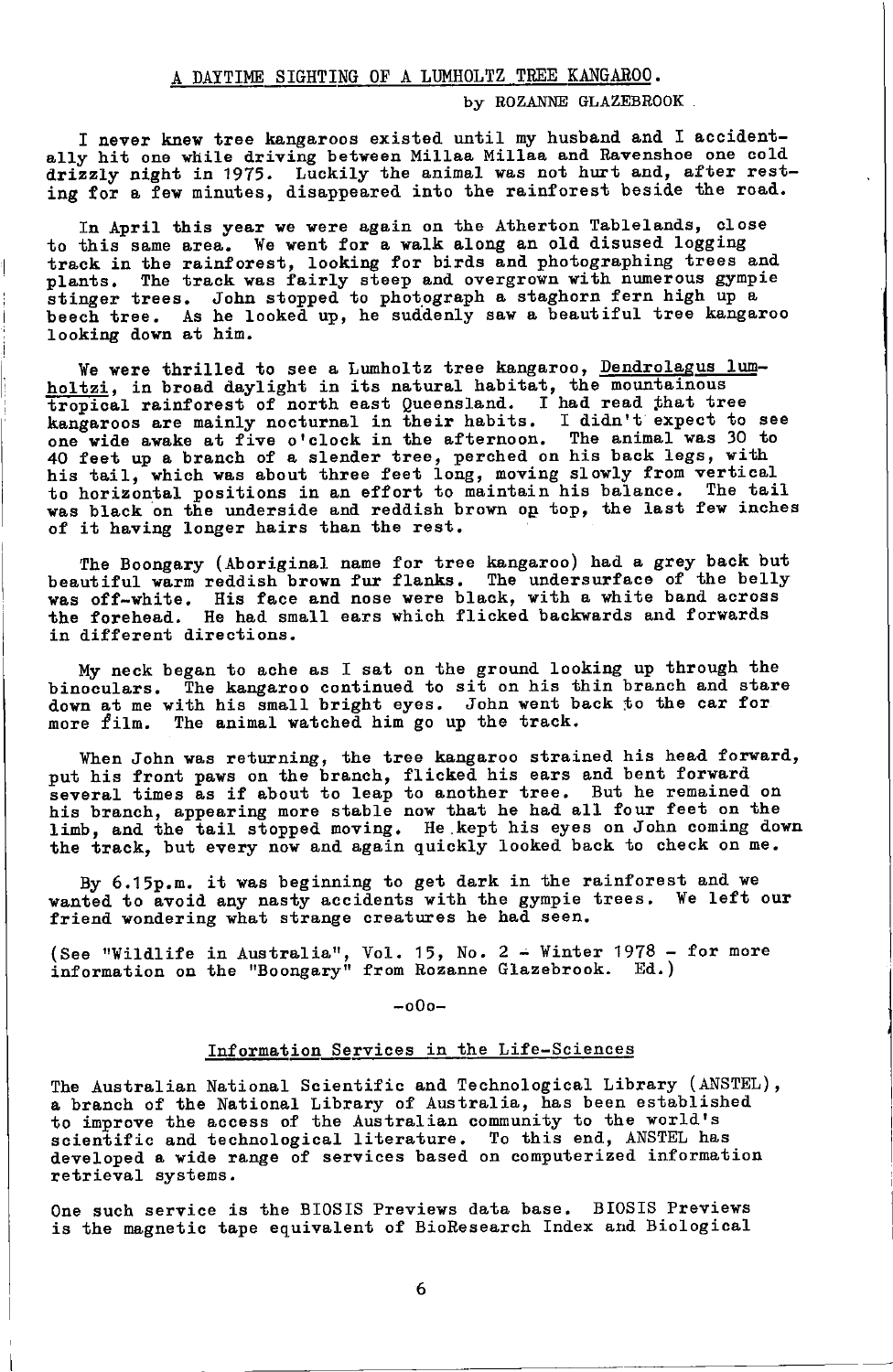Abstracts. It covers over 8,000 serial and non-serial publications from over 100 countries and provides access to more than a quarter of a million articles per annum.

There are three ways to use the service. A current awareness search provides a subscriber with twelve computer print-outs per annum. Each<br>citation is printed on a card which can be used to build up a subject<br>file. Searches of this type can be amended at any time should the subscriber's information needs change. Secondly, a retrospective<br>search can be set up to cover any period from 1969 to the present.<br>The third type of service consists of monthly information bulletins; these are designed to provide general coverage of broad, and fairly popular, subject areas such as heavy metal pollution, pest control, population genetics, etc.

Yearly subscriptions to information bulletins and current awareness searches are \$10 and \$75 respectively. Retrospective search charges<br>vary, ranging upwards from a base price of \$50.

ANSTEL also provides a back-up service. Articles can be obtained through the ANSTEL National Lending Service by the use of pre-paid photocopy/loan forms. Further information about BIOSIS Previews or any other ANSTEL service can be obtained by contacting the Chief<br>Analyst, BIOSIS Previews, ANSTEL, P.O. Box E333, Canberra, A.C.T. 2600. Phone: (062) 621548.

 $-000-$ 

#### THE ORIGIN OF GENERIC NAMES OF QUEENSLAND RAINFOREST TREES Part VIII

by JAMES A. BAINES

Note:  $STCN = Standard Trade Common Name$  $PCN = Preferred Common Name$ 

\* \* \* \* \* \*

Erratum: In Part VII, Claoxylon, Gk klao, appeared as Clacxylon, Gk klac.

- Cupaniopsis. Gk opsis, appearance; Cupania, the genus honouring Italian botanist F.F. Cupani, in which these trees were first placed (as in Bailey's "Flora of Qld"). The new genus was set up by Radlkofer. Timber of C. foveolata is STCN White Tamarind or White Foambark, and C. anacardioides var. parvifolia is STCN Green-leaved Tamarind, Beach Tamarind or Tuckeroo. Fam. Sapindaceae (whereas the true tamarinds are leguminous trees).
- <u>Cuttsia</u>. Named by von Mueller after J. Cutts, one of his many helpers<br>whom he honoured in specific and, as in this case, in generic names.<br><u>C. viburnea</u> is a monotypic species native in Q. in the Macpherson Range and along the Logan River. Fam. Escalloniaceae.
- Cyathea. Gk kyatheion, a little cup (from kyathos, cup); alluding to the cup-like spore-cases. C. leichhardtiana is Prickly Tree-fern. The specific epithet honours Ludwig Leichhardt, German-born explorer of  $N.0$ .
- Daphnandra. Gk andros (genitive of aner), a man, male; Daphne, the nymph Diana, said to have been turned into a laurel tree; because the anthers resemble those of Daphne, the fragrant garden shrub. D. micrantha, STCN Socket Sassafras, Socketwood or Canary Sassafras, and D. repandula, STCN Northern Sassafras, or Yellow Sassafras, are two of the species. Fam. Monimiaceae.
- Darlingia. Bailey records that this genus was named after Sir Ralph Darling, Governor of N.S.W. from 1825 to 1831. Cunningham certainly named the Darling Downs, Sturt named the Darling River, and Stirling

 $\overline{7}$